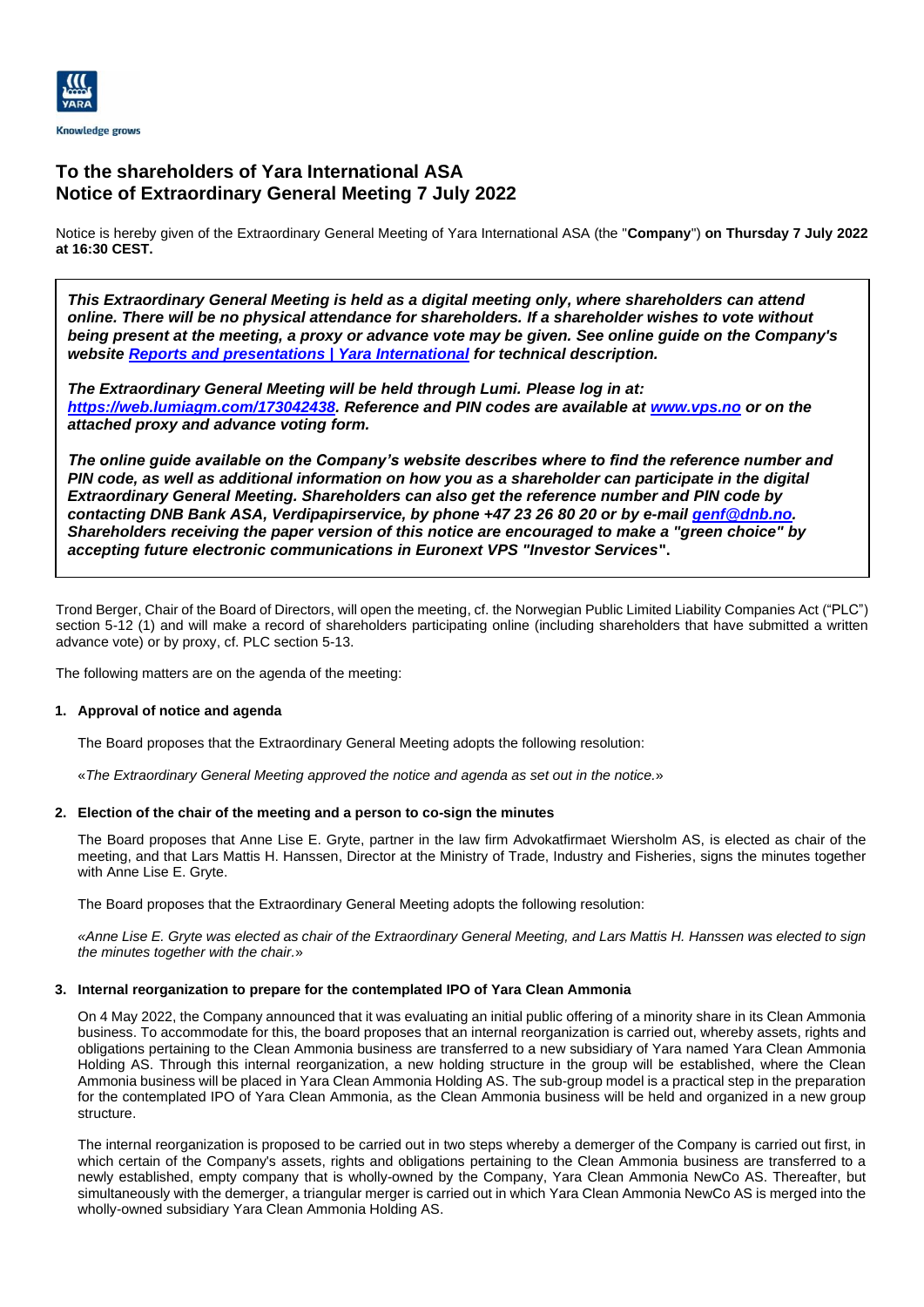Technically, the demerger in the Company will be carried out as a share capital decrease by decrease of the nominal value of the Company's shares from NOK 1.70 to NOK 1.4278 per share. Through the triangular merger, and immediately after the decrease, the Company's share capital will be increased with the same amount as in the share capital decrease in the demerger, i.e. to a nominal value of NOK 1.70 per share. Thus, following completion of the demerger and the triangular merger, the shareholders will have the same number of shares, and the nominal value of the shares in the Company will be the same as before the demerger and triangular merger. After completion of the demerger and merger, the Yara Clean Ammonia business will have been separated to Yara Clean Ammonia Holding AS.

The approvals and completions of the demerger and the triangular merger are mutually conditional upon each other, and will be carried out immediately after each other.

Reference is made to the Company's stock exchange announcement on 2 June 2022, as well as the demerger and the triangular merger plan for further information of the transactions leading up to the new legal structure. The demerger plan and the merger plan, the boards' report on the demerger and the triangular merger, expert statements and other related documents are available at the Company's website [Reports and presentations | Yara International.](https://www.yara.com/investor-relations/reports-presentations/) A shareholder may require that the Company sends the documents regarding the demerger and the triangular merger to the shareholder by mail. The Company shall send such documents to the shareholders free of charge.

Based on the above, the Board proposes that the Extraordinary General Meeting approves the demerger and the triangular merger plan and the resolutions proposed in these plans.

## **Item 3.1. Resolution for a demerger of the Company**

In connection with the demerger, the Board of Directors proposes that the Extraordinary General Meeting adopts the following resolution:

- (i) *"The demerger plan dated 2 June 2022 for the demerger of the company with Yara Clean Ammonia NewCo AS as the acquiring company, is approved.*
- (ii) *The Company's share capital is reduced by NOK 69,336,315.6694 by reducing the nominal value of the shares with NOK 0.2722 from NOK 1.70 to NOK 1.4278.*
- (iii) *The capital reduction is carried out as part of the demerger of the Company by transferring assets, rights and liabilities as specified in the demerger plan to Yara Clean Ammonia NewCo AS and the Company's shareholders receiving shares in Yara Clean Ammonia NewCo AS as a demerger consideration.*
- (iv) *Article 4 of the Articles of Association is amended to reflect the new share capital and the new nominal value of the shares after the capital reduction.*
- (v) *The resolution is conditional on the general meeting approving a resolution on a triangular merger and a capital increase in the Company as stated in the merger plan dated 2 June 2022 between the Company, Yara Clean Ammonia NewCo AS and Yara Clean Ammonia Holding AS."*

## **Item 3.2. Resolution for a triangular merger and share capital increase in the Company**

In connection with the triangular merger, the Board of Directors proposes that the Extraordinary General Meeting adopts the following resolution:

- *(i) "The merger plan dated 2 June 2022 between Yara Clean Ammonia NewCo AS, Yara Clean Ammonia Holding AS and the Company, is approved.*
- *(ii) The Company's share capital shall be increased by NOK 69,336,315.6694 by increasing the nominal value of the shares by NOK 0.2722 from NOK 1.4278 to NOK 1.70. The share contribution per share is NOK 38.3632 (rounded).*
- *(iii) The capital increase is carried out as part of a triangular merger between Yara Clean Ammonia NewCo AS as the transferring company and Yara Clean Ammonia Holding AS as the acquiring company, with the Company as the consideration issuing company. The share contribution shall be settled in the form of a merger receivable of NOK 9,756,837,470 against Yara Clean Ammonia Holding AS and a deferred tax asset of NOK 15,248,297.*
- *(iv) The increase in the nominal value of the shares will be deemed to have been subscribed for when the merger plan has been approved by the general meeting of Yara Clean Ammonia NewCo AS.*
- *(v) The date on which the merger is registered as having been completed in the Register of Business Enterprises is deemed the date of transfer of the share contribution.*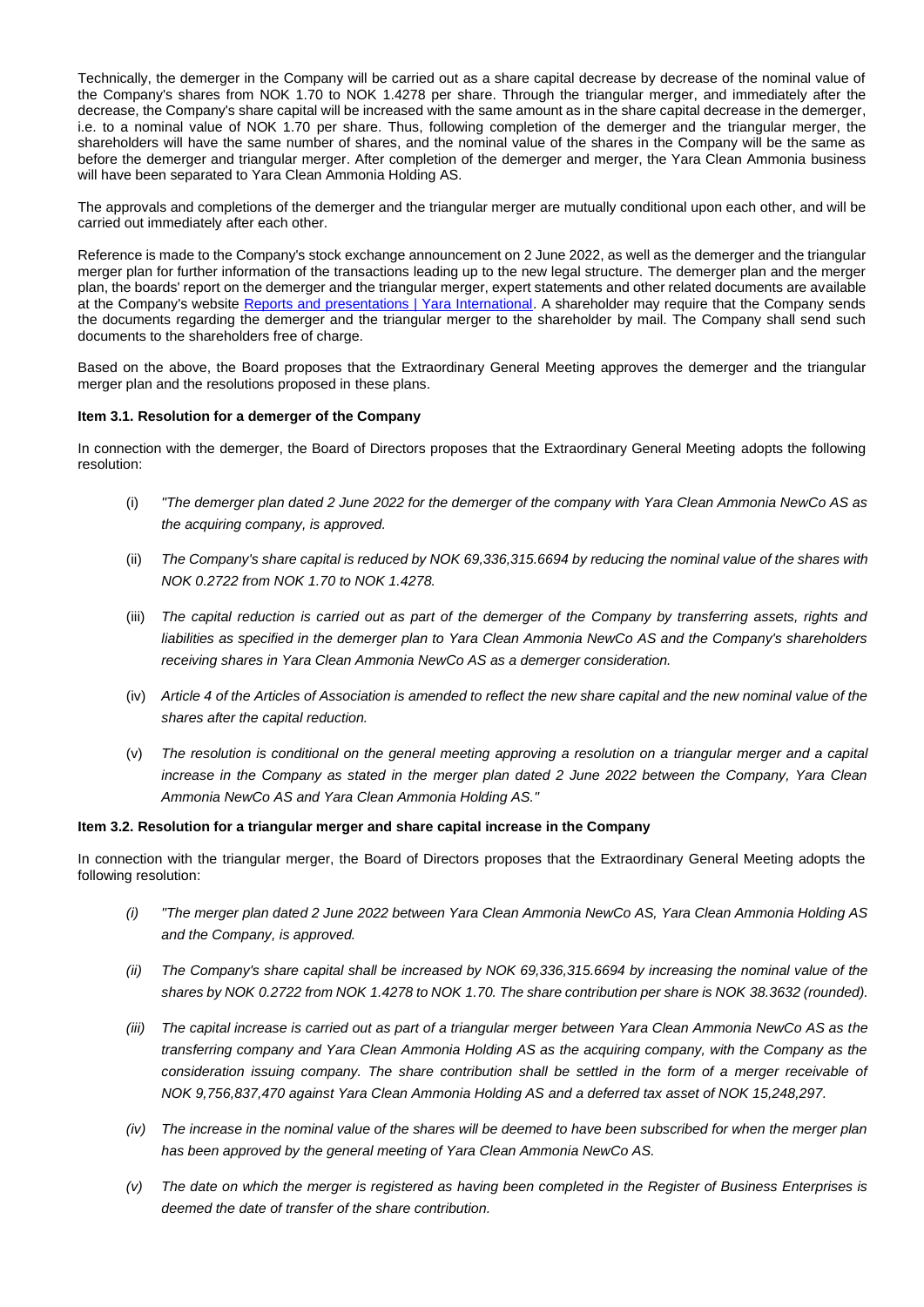- *(vi) No new shares are issued in connection with the capital increase and the capital increase does not affect the existing shares' rights to dividends.*
- *(vii) The Company's estimated expenses in connection with the capital increase are NOK 50,000.*
- *(viii) Article 4 of the articles of association shall be amended to reflect the new share capital and the new nominal value after the completion of the capital increase.*
- (ix) *The resolution is conditional on the general meeting approving a resolution on a demerger of the Company as stated in the demerger plan dated 2 June 2022 between the Company and Yara Clean Ammonia NewCo AS."*

\* \* \*

## **Shareholders' rights**

The share capital of the Company consists of 254,725,627 shares, each with a face value of NOK 1.70. Each share carries one vote at the General Meeting; however no voting rights can be exercised for shares owned by the Company.

A shareholder is entitled to vote according to the number of shares owned and registered with the Norwegian Central Securities Depository Euronext VPS ("VPS") at the date of the Extraordinary General Meeting. If a shareholder has acquired shares that are not registered in VPS at the time of the Extraordinary General Meeting, the voting rights for the transferred shares may only be exercised if the transfer has been reported to VPS and is proven prior to the Extraordinary General Meeting.

For shares that are registered to a VPS nominee account, neither the beneficial shareholder nor the nominee has the right to vote, cf. PLC section 4-10. In such cases, in order to attend and vote for their shares the beneficial shareholder must transfer the shares to an account in their own name.

Matters that are not on the agenda may not be voted on at the Extraordinary General Meeting. Shareholders are entitled to present alternatives to the Board's proposal under each agenda item, provided that the alternative proposals are within the scope of the agenda item under consideration.

A shareholder is entitled to ask members of the Board and the President to provide information in accordance with PLC section 5- 15.

Shareholders can exercise their shareholder rights by casting an electronic advance vote, attending the Extraordinary General Meeting (digitally) or by authorizing the Chair of the Board or others, see further information under the section «Voting» below.

Shareholders can bring an advisor and give the person in question the right to speak at the Extraordinary General Meeting.

#### **Attendance at the Extraordinary General Meeting**

The Extraordinary General Meeting is held as a digital meeting where shareholders can participate online. See further information about participation in the Extraordinary General Meeting in the text box on page 1 and in the enclosed registration and authorization form.

#### **Voting**

## *Electronic advance voting*

Electronic advance votes can be cast at this Extraordinary General Meeting. See more information about access to electronic advance voting in the enclosed registration and proxy form and be aware of the deadline for registering advance votes.

#### *Voting proxy*

Shareholders who do not wish to attend the Extraordinary General Meeting themselves or cast an electronic advance vote may give another person a proxy to vote on their behalf. The proxy can be given as a proxy with or without voting instructions. See more information about proxies in the enclosed registration and proxy form and be aware of the deadline for registration of proxies.

Shareholders who have voted in advance or given a proxy to vote will not have the matters put to the vote if they still log on to the meeting digitally. The shareholders can, however, withdraw the advance vote or the proxy vote and have the matters put to the vote by notifying the meeting via the "Questions in the meeting" function before the vote on the relevant agenda item.

## **Documents**

With reference to Article 9 of the Company's Articles of Association, the Board has decided that documents regarding matters to be considered at the Extraordinary General Meeting will not be sent out with the Extraordinary General Meeting notice, but are available on the Company's website:

[Reports and presentations | Yara International](https://www.yara.com/investor-relations/reports-presentations/)

This includes documents which by law must be included in or attached to the notice, including the demerger plan and the merger plan (including appendices), the Company's latest annual financial statements, annual report and auditor's report. A shareholder may still request to be sent paper versions of the documents free of charge by notifying the Company via mail or email at: